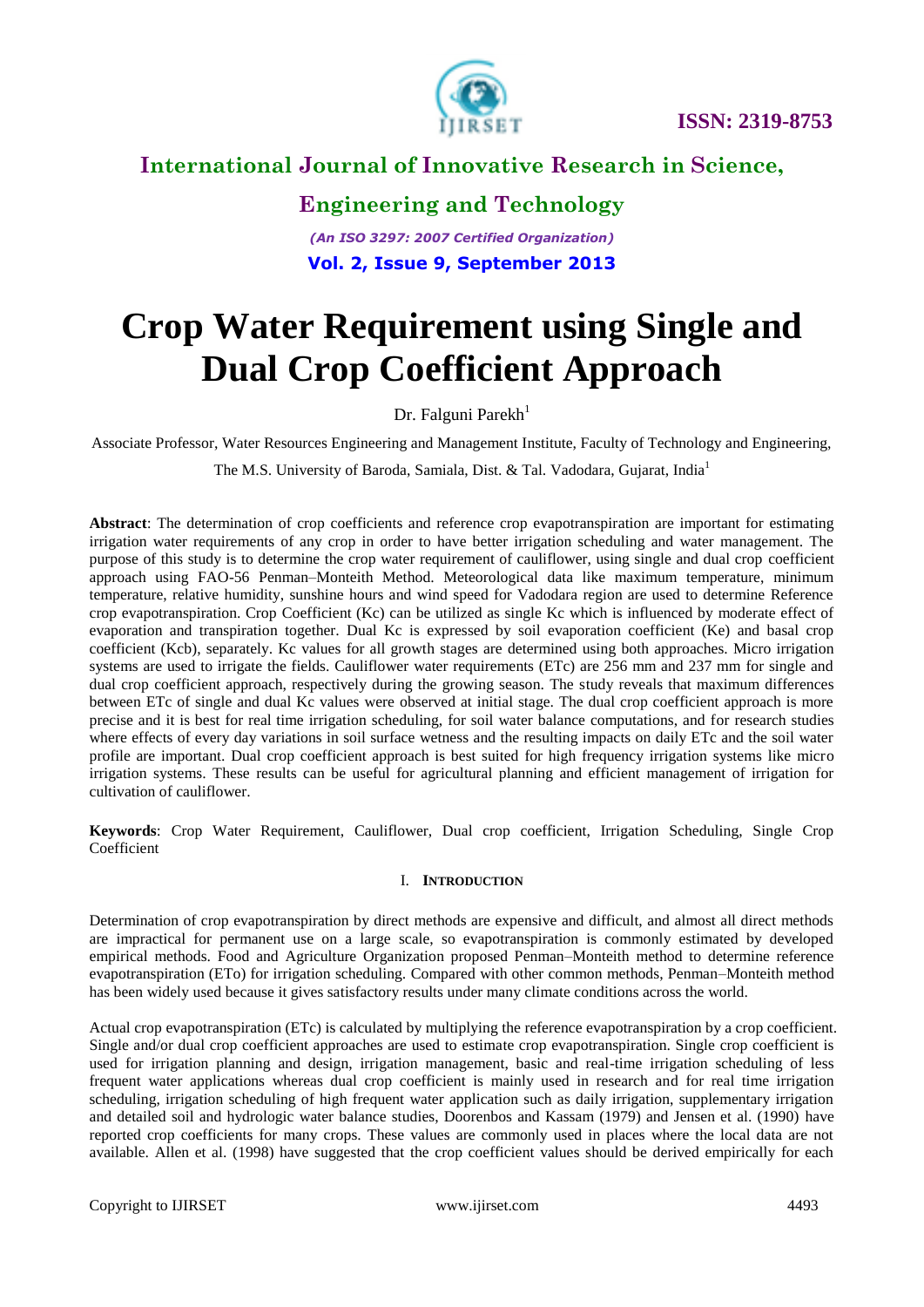

### **International Journal of Innovative Research in Science,**

### **Engineering and Technology**

*(An ISO 3297: 2007 Certified Organization)* **Vol. 2, Issue 9, September 2013**

crop based on lysimeteric data and local climatic conditions because the crop coefficients depend on climate conditions, soil properties, the particular crop and its varieties, irrigation methods and so on.

Kc can be utilized as single Kc which is influenced by moderate effect of evaporation and transpiration together (Allen, 2000). Dual Kc is expressed by soil evaporation coefficient (Ke) and crop base coefficient (Kcb), separately (FAO-56). According to Allen (2000), using single crop coefficient is simpler. Furthermore, Suleiman et al. (2007) reported that using single Kc for cotton crop estimation in humid regions is reasonable. These researchers suggested Kc can be used in all weather conditions where no experimental data are available. According to Allen et al. (2005) nonconformity of crop and climate characteristics are engendered to inconclusiveness in Kc and ET reluctant in any place in the world. Although, in estimation of crop water requirement, suggested coefficients were used, but there are differences in amount and calculation methods of Kc between various crops. With measurement of melon evapotranspiration, Lovelli et al. (2005) showed that the experimental Kc was less than the Kc suggested by FAO-56.

The main objectives of this study were:

(1) Determining the water requirement of cauliflower and

(2) Determining (single & dual) crop coefficient of cauliflower.

#### II. **MATERIALS AND METHODS**

For better crop production, water should be applied as per crop evapotranspiration of the crop. Estimation of crop evapotranspiration is essential for efficient planning and proper management of irrigation water. The crop evapotranspiration estimates require specific values of crop coefficient for a particular crop. The values of crop coefficient vary mainly with the crop characteristics, irrigation method, crop planting date, rate of crop development, length of growing season, and prevailing climatic conditions.

The study area, Training cum Demonstration Farm, Water Resources Engineering Management Institute, Samiala, Dist. Vadodara, Gujarat, India lies at latitude 73.12˚ N and longitude 22.25˚ E. Cauliflower (Brassica Oleraces L.) variety Vishnu is selected as a crop having crop period of 90 days and is irrigated by micro irrigation system. Daily observed data for maximum temperature, minimum temperature, dry bulb temperature, wet bulb temperature, sunshine hours, wind velocity and relative humidity are collected. Soil Analysis viz. soil type field capacity and permanent wilting point, infiltration rate, pH, electric conductivity is determined.

#### **Reference Crop Evapotranspiration**

The evapotranspiration rate from a reference surface, not short of water, is called the reference crop evapotranspiration or reference evapotranspiration and is denoted as ETo. The reference surface is a hypothetical grass reference crop with an assumed crop height of 0.12 m, a fixed surface resistance of 70 sm-1 and an albedo of 0.23. The reference surface closely resembles an extensive surface of green, well-watered grass of uniform height, actively growing and completely shading the ground. The fixed surface resistance of 70 sm-1 implies a moderately dry soil surface resulting from about a weekly irrigation frequency. The concept of ETo was introduced to study the evaporation demand of the atmosphere independently of crop type, crop development and management practices. As water is abundantly available at the reference evapotranspiration surface, soil factors do not affect ETo. The only factor affecting ETo is climatic parameters and can be computed from meteorological data.

The Committee on Irrigation Water Requirements of the American Society of Civil Engineers (ASCE) recommended the FAO Penman-Monteith method as the sole standard method for the computation of reference crop evapotranspiration, ETo as it can be used for wide range of locations and climates.

The FAO Penman-Monteith equation is used for computation of daily ETo.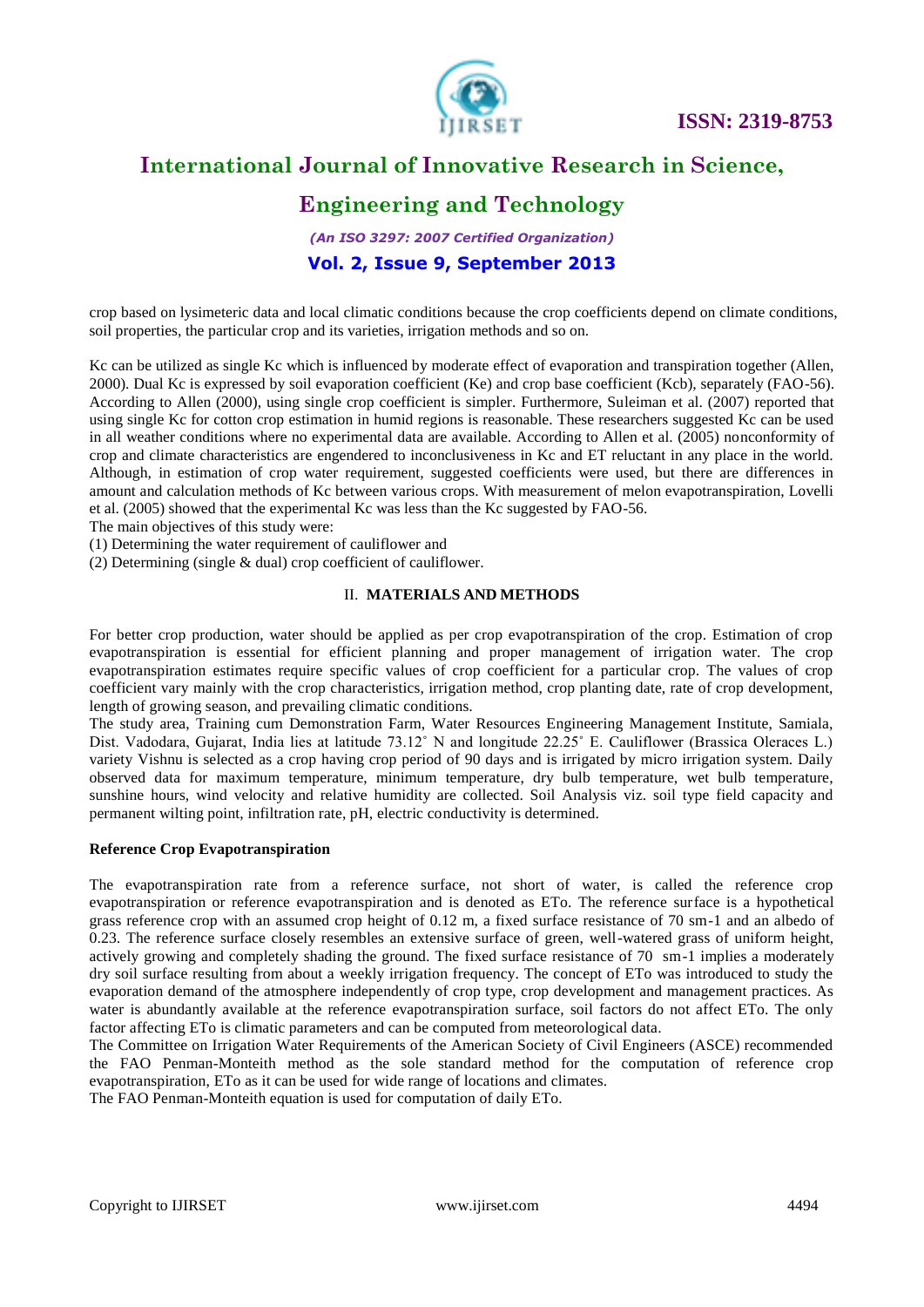

### **International Journal of Innovative Research in Science,**

### **Engineering and Technology**

*(An ISO 3297: 2007 Certified Organization)* **Vol. 2, Issue 9, September 2013**

 $ETo =$ 0.408 Δ  $(Rn - G) + γ$  900 u2  $(es - ea)$ −−−− T+273  $Δ+γ$  (1+0.34 u2)

(1)

In which,

ETo - Reference evapotranspiration, mm/day, Rn - Net radiation at the crop surface , MJ/ m2 /day G - Soil heat flux density , MJ /m2/ day T - Mean daily air temperature at 2 m height, °C u2 - Wind speed at 2 m height , m/ s es - Saturation vapour pressure, kPa ea - Actual vapour pressure, kPa (es - ea) - Saturation vapour pressure deficit, kPa Δ - Slope vapour pressure curve, kPa / °C γ - Psychrometric constant, kPa / °C

Decision Support System for Estimating Reference Evapotranspiration (DSS\_ET Model version 3.0) software is used to calculate reference crop evapotranspiration.

#### **Crop Water Requirement by Dual Crop Coefficient Approach**

Crop water requirement is determined as per the "Guidelines for computing crop water requirements - FAO Irrigation and drainage paper 56".

- The calculation procedure for crop water requirement ETc, consists of:
- a. Identifying the lengths of crop growth stages, and selecting the corresponding basal crop coefficient, Kcb
- b. Adjusting the selected Kcb coefficients for climatic conditions during each stage
- c. Constructing the basal crop coefficient curve
- d. Determining daily Ke values for surface evaporation and calculating evapotranspiration of crop, ETc as the product of ETo and  $(Kcb + Ke)$ .

#### **Dual crop coefficient (Kcb + Ke)**

The dual coefficient approach,given by Allen et al. (1998) requires more numerical calculations than the procedure using the single time-averaged Kc coefficient. The dual procedure is best for real time irrigation scheduling, for soil water balance computations and for research studies where effects of day-to-day variations in soil surface wetness, the resulting impacts on daily ETc, the soil water profile & deep percolation fluxes are important. This is the case for high frequency irrigation with micro irrigation systems. In the dual crop coefficient approach, the effects of crop transpiration and soil evaporation are determined separately. The process consists of splitting Kc into two separate coefficients, one for crop transpiration, i.e., the basal crop coefficient (Kcb), and one for soil evaporation (Ke).

The basal crop coefficient (Kcb) is defined as the ratio of the crop evapotranspiration over the reference evapotranspiration (ETc/ETo) when the soil surface is dry but transpiration is occurring at a potential rate, Therefore, 'Kcb ETo' represents primarily the transpiration component of ETc. The "Kcb ETo" does include a residual diffusive evaporation component supplied by soil water below the dry surface and by soil water from beneath dense vegetation.

 $Kcb = Kcb (Tab) + [0.04(u2-2) - 0.004(RHmin-45)](h/3)0.3$  (2)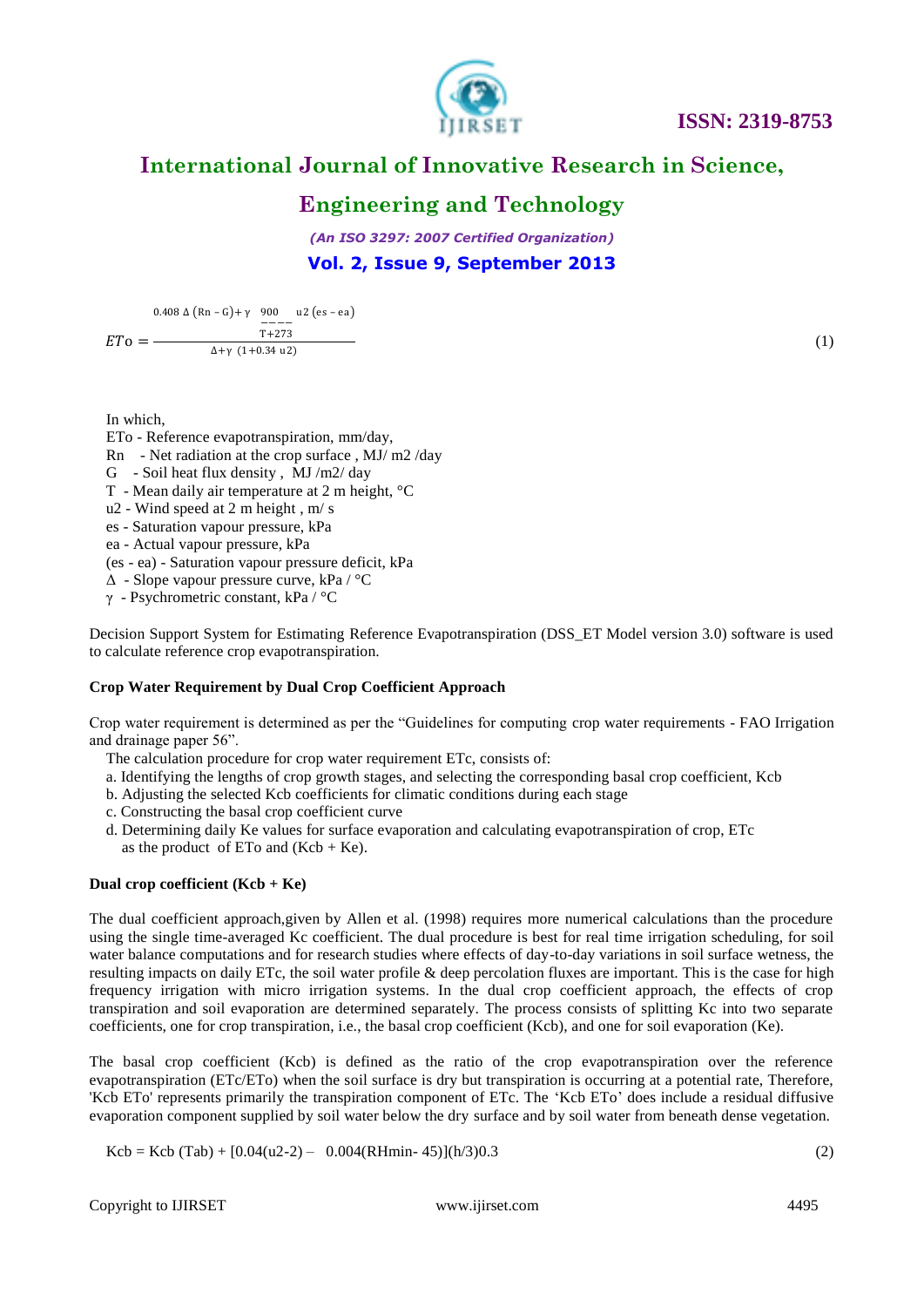

### **International Journal of Innovative Research in Science,**

### **Engineering and Technology**

*(An ISO 3297: 2007 Certified Organization)* **Vol. 2, Issue 9, September 2013**

Kcb (Tab) - Value for Kcb mid or Kcb end (if RHmin  $\geq 45$  %) taken from FAO 56

| u2 | - Mean value for daily wind speed at 2 m height over grass during the mid or late season |
|----|------------------------------------------------------------------------------------------|
|    | growth stage for $1 \text{ m/s} \le u2 \le 6 \text{ m/s}$                                |

- RHmin Mean value for daily minimum relative humidity during the mid- or late season growth stage, % for 20%  $\leq$  RHmin  $\leq$  80%
- h Mean plant height during the mid or late season stage, m for  $20\% \leq \text{RHmin} \leq 80\%$

When the potential energy of the soil water drops below a threshold value, the crop is said to be water stressed. The effects of soil water stress are described by multiplying the basal crop coefficient by the water stress coefficient, Ks. In this study irrigation scheduling is carried out in such a way that there is no soil water stress, i.e.  $Ks = 1$  for entire crop period.

#### **Evaporation component (Ke ETo)**

The soil evaporation coefficient, Ke, describes the evaporation component of ETc. When the topsoil is wet, following rain or irrigation, Ke is maximum. When the soil surface is dry, Ke is small and even zero when no water remains near the soil surface for evaporation.

When the soil is wet, evaporation from the soil occurs at the maximum rate. The crop coefficient  $(Kc = Kcb + Ke)$  can never exceed a maximum value, Kc max. This value is determined by the energy available for evapotranspiration at the soil surface When the topsoil dries out, less water is available for evaporation and a reduction in evaporation begins to occur in proportion to the amount of water remaining in the surface soil layer.

#### **Crop Water Requirement by Single Crop Coefficient Approach**

The calculation procedure for crop water requirement ETc, consists of:

- a. Identifying the lengths of crop growth stages, and selecting the corresponding Kcini, Kc mid and Kc end from FAO 56.
- b. Adjusting the selected Kcini to reflect wetting frequency of soil surface and irrigation system.
- c. Adjust, Kc mid and Kc end to local climatic conditions.
- d. Constructing crop coefficient curve.
- e. Determining daily ETc as the product of ETo and Kc value of each day.

#### III. **RESULTS AND DISCUSSION**

Table 1 shows basal crop coefficients for dual crop coefficient approach and Kc values for single crop coefficient approach for various growth stages of cauliflower. Figure 1 shows variation of Kcb, Kc dual, Kc single and Ke with respect to crop period for cauliflower and Figure 2 depicts variation of ETo and ETc for single crop coefficient and dual crop coefficient with respect to crop period for cauliflower.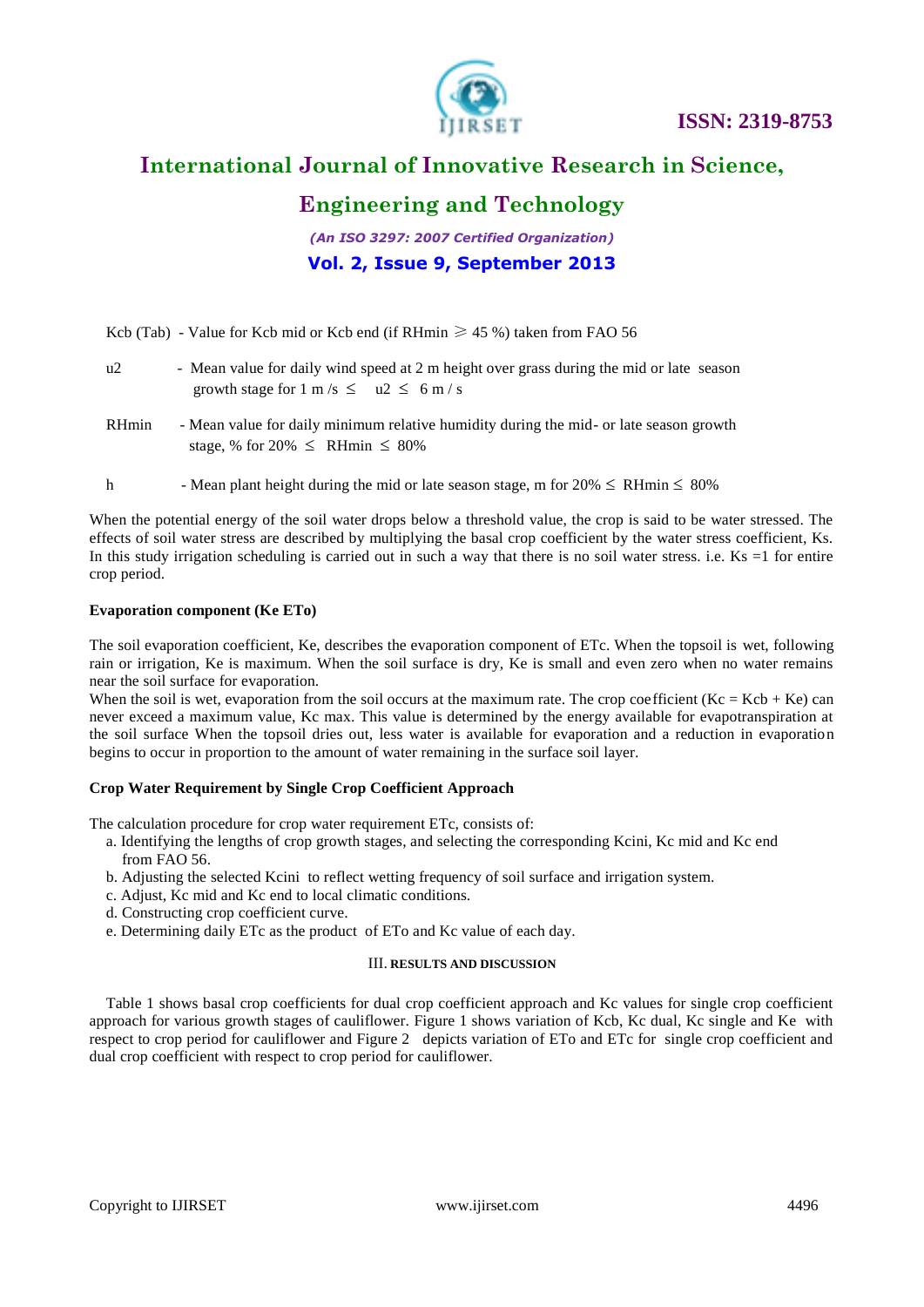

# **International Journal of Innovative Research in Science,**

## **Engineering and Technology**

*(An ISO 3297: 2007 Certified Organization)*

### **Vol. 2, Issue 9, September 2013**

Table 1: Basal Crop Coefficient Kcb for dual crop coefficient and single crop coefficient for various crop growth stages for Cauliflower

| <b>Growth stages</b> | Period, days | RHmin, % | <b>Basal crop</b><br>coefficient, Kcb for<br>dual crop<br>coefficient | Single crop<br>coefficient |
|----------------------|--------------|----------|-----------------------------------------------------------------------|----------------------------|
| Initial              | 20           | 47.55    | 0.15                                                                  | 0.58                       |
| Development          | 35           | 46.62    | 0.55                                                                  | 0.82                       |
| Mid                  | 25           | 50.20    | 0.95                                                                  | 1.05                       |
| Late                 | 10           | 54.83    | 0.85                                                                  | 0.95                       |



**Fig. 1 Variation of Kcb, Kc dual, Kc single and Ke with respect to crop period for cauliflower**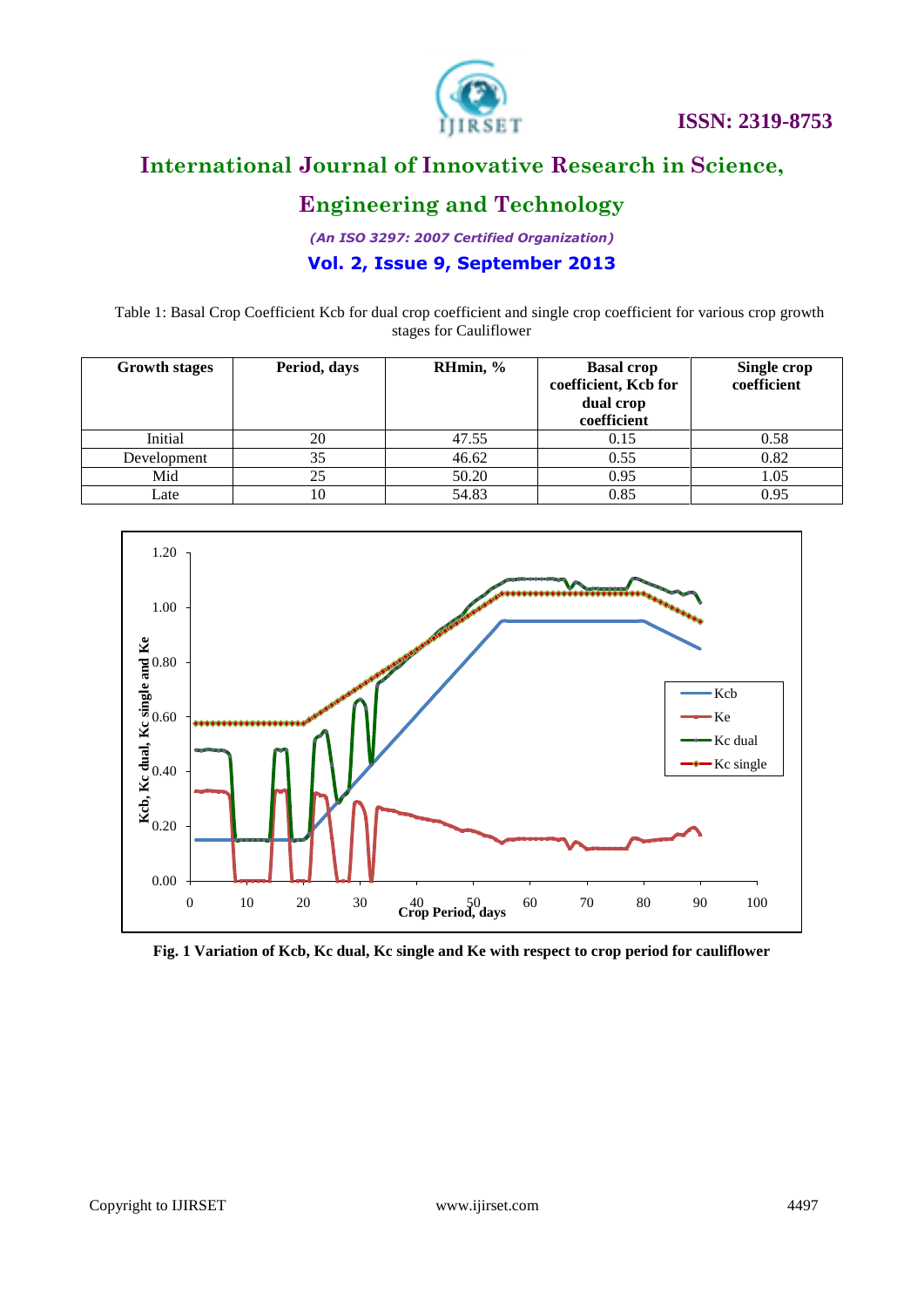

### **International Journal of Innovative Research in Science,**

### **Engineering and Technology**

*(An ISO 3297: 2007 Certified Organization)* **Vol. 2, Issue 9, September 2013**



#### **Fig. 2 Variation of ETo and ETc for single crop coefficient & dual crop coefficient with respect to crop period for cauliflower**

From Table 1 and Fig.1 it is observed that Kc value for single crop coefficient is higher than Kc dual. In initial period Kc value varies with frequency of irrigation. During the initial period, the leaf area is small, and evapotranspiration is predominately in the form of soil evaporation. Therefore, the Kc during the initial period (Kc ini) is large when the soil is wet from irrigation and rainfall and is low when the soil surface is dry. The time for the soil surface to dry is determined by the time interval between wetting events, the evaporation power of the atmosphere (ETo) and the importance of the wetting event.

For this study micro irrigation system is used and frequency of wetting is one or two days. Cauliflower water requirements (ETc) determined were 256 mm and 237 mm for single and dual crop coefficient approach, respectively during the growing season. From Fig.2 it reveals that maximum differences between ETc of single and dual values were observed at initial stage. At mid season and late season stage, ETc for both the approaches is very close. From this study it is observed that process of evapotranspiration during initial stage can be well expressed by dual crop coefficient approach and crop water requirement can by estimated precisely by this approach.

#### IV. **CONCLUSION**

• Cauliflower water requirements (ETc) determined are 256 mm and 231 mm for single and dual crop coefficient approach, respectively during the growing season.